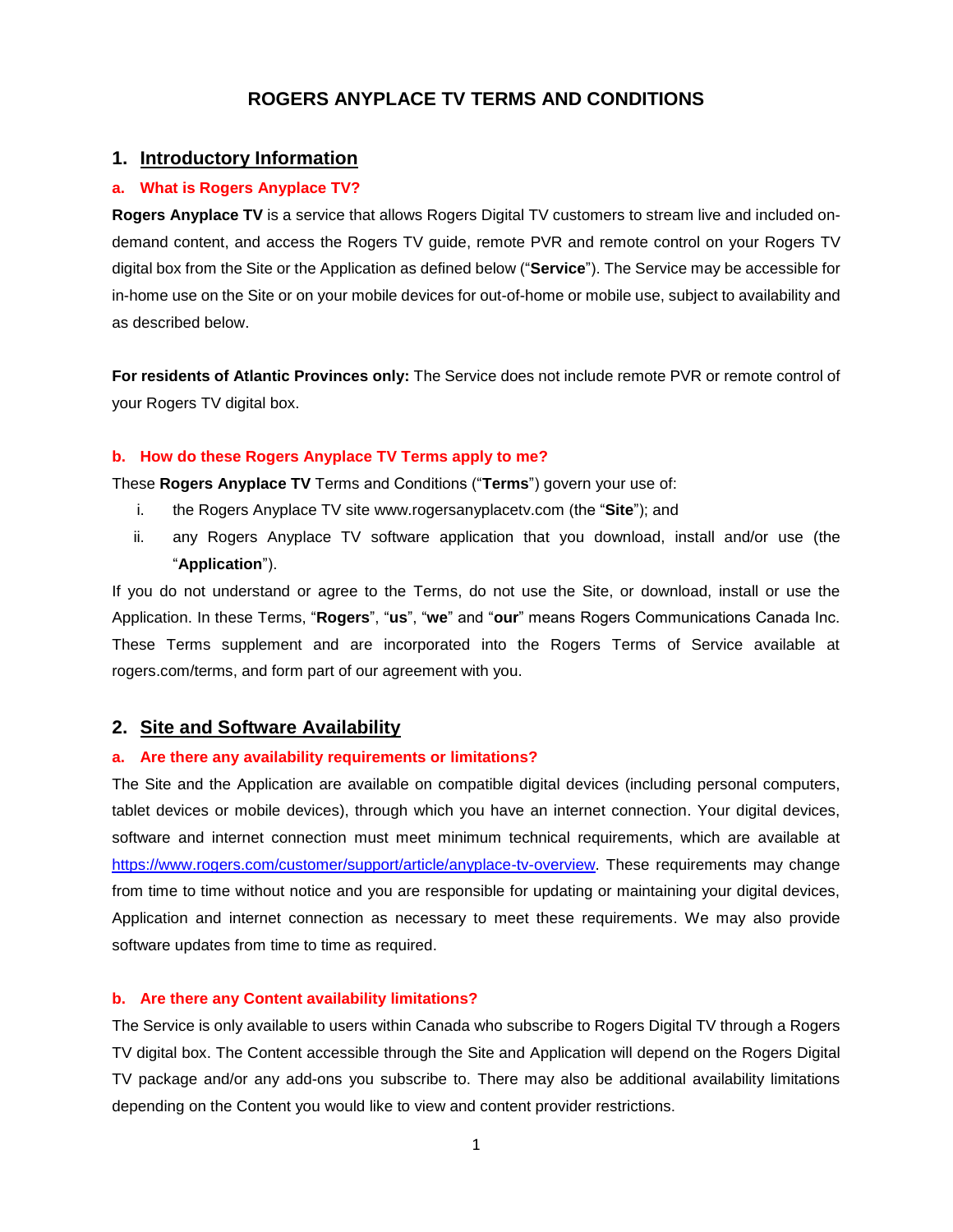When using the Service using a Rogers internet connection that has been consolidated with your Rogers Digital TV account, you will have access to certain Content based on your Rogers Digital TV package and/or add-ons you subscribe to. The number of simultaneous streams allowed for in-home use will be available at<https://www.rogers.com/customer/support/article/anyplace-tv-overview> and Rogers may change such number at any time without notice. Any attempt to circumvent the limit is a breach of these Terms.

When you are using the Service and are not connected to your Rogers internet, but are otherwise connected to the internet (whether through a different internet service provider or when you are at your using mobile data), certain Content may be unavailable or you may be subject to limitations with respect to viewing Content.

### **c. Will I be charged for internet or data usage when I use the Service?**

Yes. You are responsible for any internet usage or cellular data usage charges you incur to access the Service.

## **d. Do I have access to on-demand rentals and pay-per-view programming?**

No, such content is not available through the Service. However, you have access to included on-demand content that may be included with your Rogers Digital TV package and any add-ons that you subscribe to.

## **3. Registration and Account**

## **a. Do I need to register for the Service?**

To access Rogers Anyplace TV Content, you must log into the Service using your MyRogers credentials. If you do not have a MyRogers profile, then you must create one at rogers.com/ and request that this profile be linked to your Rogers Digital TV subscription.

# **4. Changes and Cancellation**

### **a. Can Rogers change the Services?**

Yes, Rogers may change the Site or Application (including any features and functionality), and any provision of these Terms, at any time without prior notice to you.

## **b. When will these Terms end?**

If you no longer wish to use the Service, you can stop using the Site and the Application and delete or all copies of the Application. Alternatively, these Terms will be cancelled:

- i. upon the cancellation of your Rogers Digital TV subscription; or
- ii. if Rogers finds that you have violated any of these Terms.

Upon cancellation, you agree to delete all copies of the Application. All terms relating to proprietary rights shall survive cancellation of this agreement.